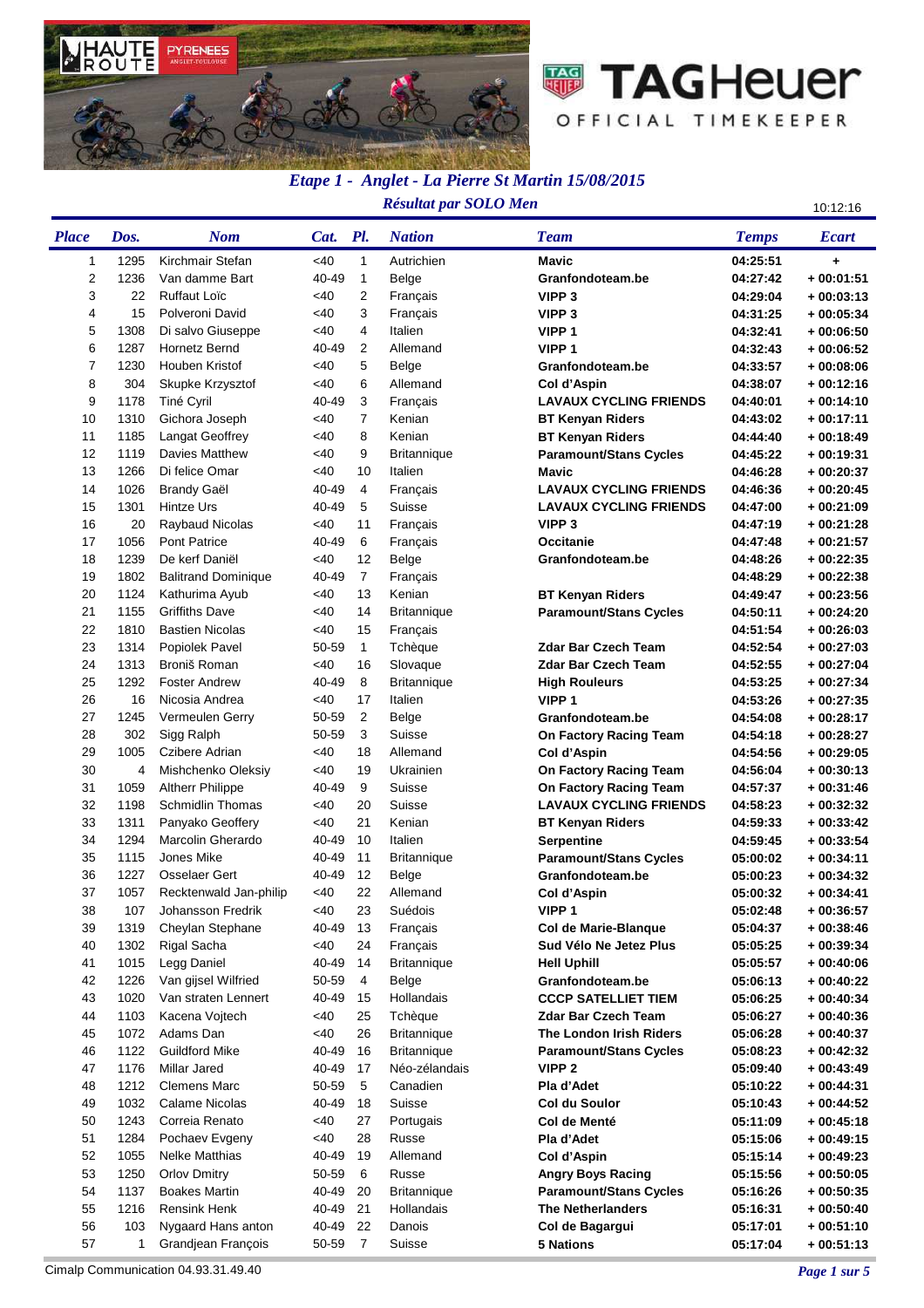| <b>Place</b> | Dos. | <b>Nom</b>                            | Cat.           | Pl.          | <b>Nation</b>                            | <b>Team</b>                            | <b>Temps</b>         | <b>Ecart</b>               |
|--------------|------|---------------------------------------|----------------|--------------|------------------------------------------|----------------------------------------|----------------------|----------------------------|
| 58           | 1102 | Dostalek Jan                          | <40            | 29           | Tchèque                                  | <b>Zdar Bar Czech Team</b>             | 05:17:18             | $+00:51:27$                |
| 59           | 17   | <b>Ritchie Peter</b>                  | $60+$          | $\mathbf{1}$ | Australien                               | VIPP <sub>2</sub>                      | 05:17:45             | $+00:51:54$                |
| 60           | 1338 | Ward-packard Ezra                     | <40            | 30           | Américain                                | <b>Team Novo Nordisk</b>               | 05:18:38             | $+00:52:47$                |
| 61           | 1076 | Hope Christopher                      | 50-59          | 8            | <b>Britannique</b>                       | <b>Velosophe Cyclist Beer</b>          | 05:19:14             | $+00:53:23$                |
| 62           | 1233 | Rosius Raf                            | 40-49          | 23           | Belge                                    | Granfondoteam.be                       | 05:19:24             | $+00:53:33$                |
| 63           | 1249 | <b>Martins Vincent</b>                | <40            | 31           | Français                                 | <b>Les Récidivistes</b>                | 05:19:25             | $+00:53:34$                |
| 64           | 23   | Costello Rich                         | <40            | 32           | Canadien                                 | Col d'Azet                             | 05:20:01             | $+00:54:10$                |
| 65           | 1164 | Rumen Gérard                          | 50-59          | 9            | Français                                 | <b>Les Récidivistes</b>                | 05:21:50             | $+00:55:59$                |
| 66           | 1031 | Donnelly Paul                         | 50-59          | 10           | <b>Britannique</b>                       | <b>Hell Uphill</b>                     | 05:22:30             | $+00:56:39$                |
| 67           | 1095 | Panferov Alexey                       | 40-49          | 24           | Russe                                    | <b>Angry Boys Smart Team</b>           | 05:24:08             | $+00:58:17$                |
| 68           | 21   | Furnon Sylvain                        | <40            | 33           | Français                                 | Mavic                                  | 05:24:34             | $+00:58:43$                |
| 69           | 1138 | Tonrøe pagh Morten                    | $<$ 40         | 34           | Danois                                   | Col de Bagargui                        | 05:24:52             | $+00:59:01$                |
| 70           | 1022 | Heijne Merijn                         | 40-49          | 25           | Hollandais                               | <b>The Netherlanders</b>               | 05:25:05             | $+00:59:14$                |
| 71           | 1069 | Chatard Jean-michel                   | 40-49          | 26           | Français                                 | <b>Les Récidivistes</b>                | 05:26:05             | $+01:00:14$                |
| 72           | 1024 | van Druten Michel                     | $<$ 40         | 35           | Hollandais                               | Col d'Aspin                            | 05:26:23             | $+01:00:32$                |
| 73           | 1087 | Flynn James                           | 50-59          | 11           | Australien                               | VIPP <sub>3</sub>                      | 05:26:35             | $+01:00:44$                |
| 74           | 1297 | Frey George                           | 50-59          | 12           | Suisse                                   | On Factory Racing Team                 | 05:26:44             | $+01:00:53$                |
| 75           | 1238 | Haazen Christophe                     | $<$ 40         | 36           | Belge                                    | Granfondoteam.be 2                     | 05:26:55             | $+01:01:04$                |
| 76           | 1052 | <b>Prinz Mike</b>                     | 50-59          | 13           | Canadien                                 | Col d'Azet                             | 05:27:33             | $+01:01:42$                |
| 77           | 1021 | <b>Boot Gerard</b>                    | 50-59          | 14           | Hollandais                               | <b>The Netherlanders</b>               | 05:28:03             | $+01:02:12$                |
| 78           | 1813 | Nuñez castaño Ignacio                 | <40            | 37           | Espagnol                                 |                                        | 05:29:04             | $+01:03:13$                |
| 79           | 1086 | <b>Bernard Vaissade</b>               | 50-59          | 15           | Français                                 | <b>LE TIMATONTON</b>                   | 05:29:08             | $+01:03:17$                |
| 80           | 1101 | Shimanovskiy Konstan                  | 40-49          | 27           | <b>Russe</b>                             | <b>Angry Boys Racing</b>               | 05:29:21             | $+01:03:30$                |
| 81           | 306  | Solis Domingo                         | <40            | 38           | Espagnol                                 | <b>MLCC</b>                            | 05:29:21             | $+01:03:30$                |
| 82           | 1039 | Goater Julian                         | $60+$          | 2            | <b>Britannique</b>                       | <b>Hell Uphill</b>                     | 05:30:09             | $+01:04:18$                |
| 83           | 1330 | Mini Emanuel                          | <40            | 39           | Argentin                                 | <b>Team Novo Nordisk</b>               | 05:30:37             | $+01:04:46$                |
| 84           | 1329 | <b>Mcclure Reid</b>                   | <40            | 40           | Canadien                                 | <b>Team Novo Nordisk</b>               | 05:30:47             | $+01:04:56$                |
| 85           | 1221 | <b>Blake Nicholas</b>                 | 40-49          | 28           | <b>Britannique</b>                       | <b>Velosophe Cyclist Beer</b>          | 05:31:05             | $+01:05:14$                |
| 86           | 1201 | <b>Henry Niall</b>                    | 40-49          | 29           | Français                                 | VIPP <sub>3</sub>                      | 05:31:45             | $+01:05:54$                |
| 87           | 1817 | <b>Stern Edward</b>                   | 50-59          | 16           | Américain                                |                                        |                      | $+01:06:02$                |
| 88           | 1170 | Sniekers Paul                         | <40            | 41           | Hollandais                               | Col d'Aspin                            | 05:31:53<br>05:32:30 | $+01:06:39$                |
| 89           | 1217 | O'regan John                          | <40            | 42           | Irlandais                                | The London Irish Riders                | 05:33:43             | $+01:07:52$                |
| 90           | 1044 | Lagrange Olivier                      | <40            | 43           | Belge                                    | Col du Soulor                          | 05:34:32             | $+01:08:41$                |
| 91           | 1210 | <b>Chabert Thierry</b>                |                | 17           |                                          |                                        |                      | $+01:09:16$                |
| 92           | 1807 | Gray Tim                              | 50-59<br>40-49 | 30           | Français                                 | Col de Marie-Blanque                   | 05:35:07             | $+01:09:24$                |
| 93           | 1006 | Menon Pat                             | 50-59          | 18           | <b>Britannique</b>                       |                                        | 05:35:15             |                            |
| 94           | 1065 | <b>Strittmatter Marc</b>              | 40-49          | 31           | Français<br>Allemand                     | Les Récidivistes                       | 05:35:55             | $+01:10:04$                |
| 95           | 1008 | <b>Mahon Shane</b>                    | 40-49          | 32           | Italien                                  | <b>Grupo Iltis</b>                     | 05:36:25             | $+01:10:34$                |
| 96           | 303  | Pulidori Jerome                       | <40            | 44           | Français                                 | <b>Alpine Cols</b><br>Occitanie        | 05:36:52             | $+01:11:01$<br>$+01:11:08$ |
|              |      |                                       |                |              |                                          |                                        | 05:36:59<br>05:37:38 | $+01:11:47$                |
| 97           | 1821 | <b>Tart Alex</b><br>Killick Tom       | 40-49<br>40-49 | 33<br>34     | <b>Britannique</b><br><b>Britannique</b> |                                        |                      |                            |
| 98           | 1014 |                                       |                |              |                                          | The London Irish Riders                | 05:39:39             | $+01:13:48$                |
| 99           | 1237 | <b>Friis Ditlev</b><br>Schartz Aloyse | <40            | 45<br>35     | Danois                                   | Col de Bagargui                        | 05:39:53             | $+01:14:02$                |
| 100          | 1281 | Häkkinen Mika                         | 40-49          |              | Luxembourgeois<br>Finlandais             | Col de Bagargui                        | 05:40:38             | $+01:14:47$                |
| 101          | 1000 |                                       | 40-49          | 36           |                                          | OK Rule #5                             | 05:41:04             | $+01:15:13$                |
| 102          | 1255 | Espuna Eduardo                        | <40            | 46           | Espagnol                                 | <b>5 Nations</b>                       | 05:41:19             | $+01:15:28$                |
| 103          | 1273 | Pretorius Jacques<br>Westerveld Eddy  | 40-49          | 37<br>38     | Australien                               | VIPP <sub>3</sub>                      | 05:41:38             | $+01:15:47$                |
| 104          | 1028 | <b>Martin Simon</b>                   | 40-49          | 39           | Hollandais                               | <b>CCCP SATELLIET TIEM</b>             | 05:42:30             | $+01:16:39$                |
| 105          | 1173 |                                       | 40-49          | 41           | Australien                               | VIPP <sub>2</sub><br>VIPP <sub>2</sub> | 05:42:51             | $+01:17:00$                |
| 106          | 1172 | <b>Taylor Matt</b><br>Newton Gareth   | 40-49          |              | Australien<br>Néo-zélandais              | VIPP <sub>2</sub>                      | 05:43:01             | $+01:17:10$<br>$+01:17:10$ |
| 107          | 1175 |                                       | 40-49          | 40<br>19     |                                          |                                        | 05:43:01             |                            |
| 108          | 1174 | <b>Cooper Andrew</b>                  | 50-59          |              | Australien                               | VIPP <sub>2</sub>                      | 05:43:04             | $+01:17:13$                |
| 109          | 1080 | <b>Wilfley Brad</b>                   | 40-49          | 42           | Canadien                                 | <b>Vicious Cycle</b>                   | 05:44:19             | $+01:18:28$                |
| 110          | 1030 | Jackson Andrew                        | 50-59          | 20           | <b>Britannique</b>                       | <b>Hell Uphill</b>                     | 05:44:47             | $+01:18:56$                |
| 111          | 1117 | Pook Chris                            | <40            | 47           | <b>Britannique</b>                       | <b>Paramount/Stans Cycles</b>          | 05:45:04             | $+01:19:13$                |
| 112          | 1018 | Van den broek Marc                    | 50-59          | 21           | Belge                                    | Col de Marie-Blanque                   | 05:45:09             | $+01:19:18$                |
| 113          | 13   | <b>Fisher Christopher</b>             | 40-49          | 43           | <b>Britannique</b>                       | <b>High Rouleurs</b>                   | 05:45:12             | $+01:19:21$                |
| 114          | 1130 | Dupebe Jean-francois                  | 40-49          | 44           | Angolais                                 | Occitanie                              | 05:45:18             | $+01:19:27$                |
| 115          | 301  | Ramsden John                          | 50-59          | 22           | Canadien                                 | Col d'Azet                             | 05:45:23             | $+01:19:32$                |
| 116          | 1150 | Sachot Freddy                         | <40            | 48           | Français                                 | Les Récidivistes                       | 05:45:39             | $+01:19:48$                |
| 117          | 1094 | Sitnikov Artem                        | $<$ 40         | 49           | Russe                                    | <b>Angry Boys Racing</b>               | 05:45:52             | $+01:20:01$                |
| 118          | 1091 | <b>Berg Tomas</b>                     | 50-59          | 23           | Suédois                                  | Hautacam                               | 05:46:48             | $+01:20:57$                |
| 119          | 1277 | <b>Bonfils Francois</b>               | 50-59          | 24           | Français                                 | Occitanie                              | 05:47:29             | $+01:21:38$                |
| 120          | 1118 | Pook Tom                              | <40            | 50           | <b>Britannique</b>                       | <b>Paramount/Stans Cycles</b>          | 05:47:40             | $+01:21:49$                |
| 121          | 1106 | Pleskac Tomas                         | 40-49          | 45           | Tchèque                                  | <b>Zdar Bar Czech Team</b>             | 05:48:30             | $+01:22:39$                |
| 122          | 1186 | Webb Jonathan                         | 50-59          | 25           | Canadien                                 | <b>Vicious Cycle</b>                   | 05:49:00             | $+01:23:09$                |
| 123          | 1035 | <b>Biot Vincent</b>                   | <40            | 51           | Français                                 | Col de Marie-Blanque                   | 05:49:01             | $+01:23:10$                |
| 124          | 106  | <b>Stanley Stephen</b>                | 50-59          | 26           | Australien                               | Col de Peyresourde                     | 05:49:03             | $+01:23:12$                |
| 125          | 1290 | <b>Turner Paul</b>                    | 50-59 27       |              | <b>Britannique</b>                       | <b>High Rouleurs</b>                   | 05:49:09             | $+01:23:18$                |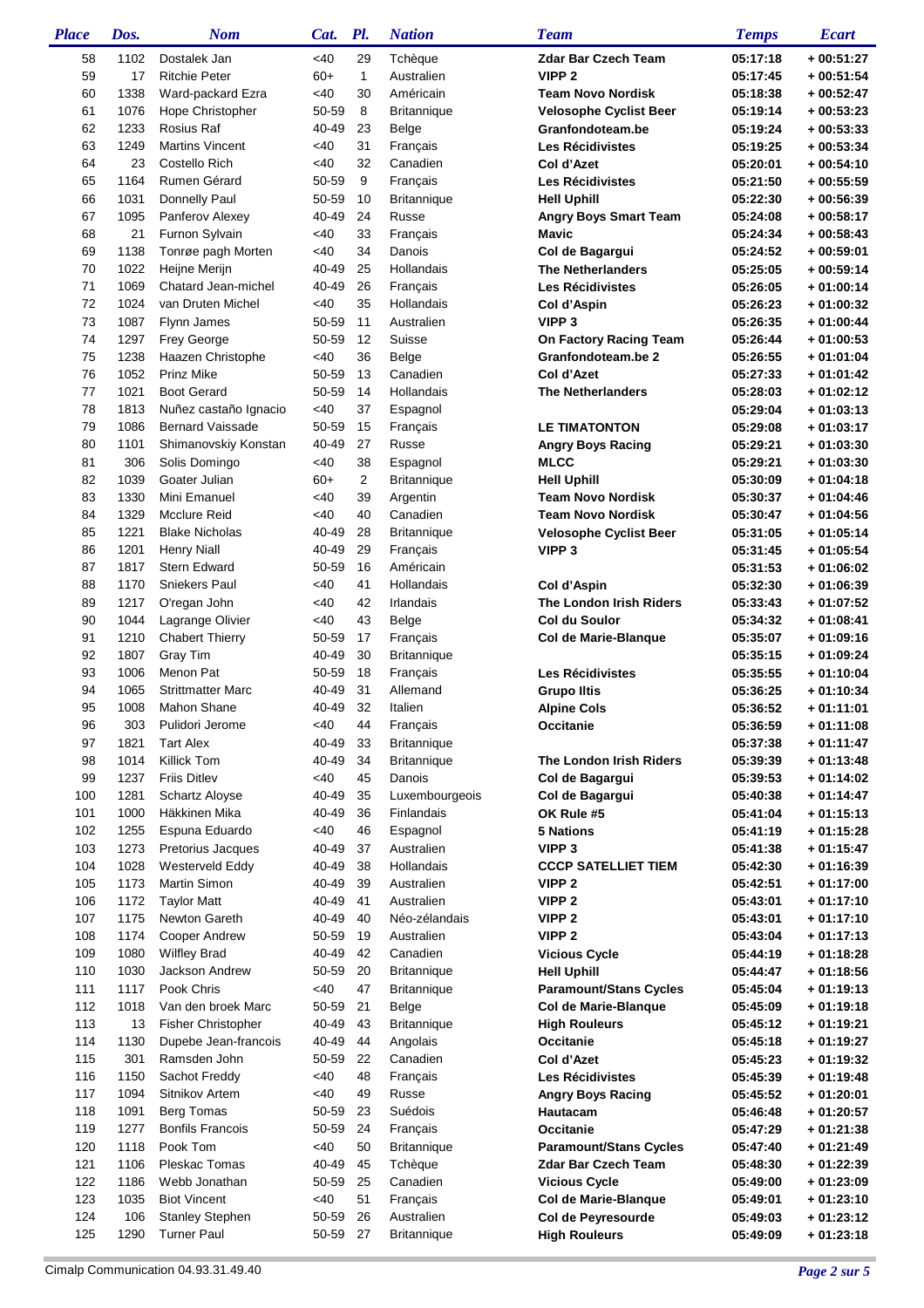| <b>Place</b> | Dos.         | <b>Nom</b>                                        | Cat.           | Pl.                     | <b>Nation</b>                  | <b>Team</b>                                   | <b>Temps</b>         | <b>Ecart</b>               |
|--------------|--------------|---------------------------------------------------|----------------|-------------------------|--------------------------------|-----------------------------------------------|----------------------|----------------------------|
| 126          | 1037         | Dvinov Danny                                      | $<$ 40         | 52                      | Américain                      | Col de Menté                                  | 05:50:21             | $+01:24:30$                |
| 127          | 1029         | <b>Gontier Francis</b>                            | $60+$          | 3                       | Français                       | Occitanie                                     | 05:50:32             | $+01:24:41$                |
| 128          | 1142         | Karkouri Zakaria                                  | <40            | 53                      | Marocain                       | Port de Balès                                 | 05:50:58             | $+01:25:07$                |
| 129          | 1183         | Muir Brad                                         | 50-59          | 28                      | Canadien                       | <b>MAGIC PLACES</b>                           | 05:51:09             | $+01:25:18$                |
| 130          | 1064         | <b>Horrell Perran</b>                             | 40-49          | 46                      | <b>Britannique</b>             | <b>Col d Aubisque</b>                         | 05:52:05             | $+01:26:14$                |
| 131          | 1131         | Piscopo Eric                                      | $60+$          | $\overline{\mathbf{4}}$ | Canadien                       | Col d'Azet                                    | 05:52:26             | $+01:26:35$                |
| 132          | 1191         | Pueyo Jean-luc                                    | 50-59          | 29                      | Français                       | <b>Les Récidivistes</b>                       | 05:53:55             | $+01:28:04$                |
| 133          | 1111         | <b>Mclaren Craig</b>                              | 40-49          | 47                      | Canadien                       | Col d'Azet                                    | 05:54:44             | $+01:28:53$                |
| 134          | 1134         | Lindberg Mark                                     | 40-49          | 48                      | Américain                      | <b>Sports Tours International</b>             | 05:55:11             | $+01:29:20$                |
| 135          | 1140         | <b>Taseff Wade</b>                                | 40-49          | 49                      | Australien                     | <b>TwoWheelTours</b>                          | 05:55:21             | $+01:29:30$                |
| 136          | 1133         | Boerma Junin                                      | 40-49          | 50                      | Hollandais                     | <b>Sports Tours International</b>             | 05:55:40             | $+01:29:49$                |
| 137          | 1159         | Maurer Joerg                                      | 50-59          | 30                      | Allemand                       | <b>Grupo Iltis</b>                            | 05:55:59             | $+01:30:08$                |
| 138          | 1100         | <b>Stepanov Denis</b>                             | 40-49          | 51                      | Russe                          | <b>Angry Boys Smart Team</b>                  | 05:56:06             | $+01:30:15$                |
| 139          | 1206         | Party lan                                         | <40            | 54                      | Suisse                         | <b>LAVAUX CYCLING FRIENDS</b>                 | 05:56:11             | $+01:30:20$                |
| 140          | 1197         | Lewis Ciaran                                      | 40-49          | 52                      | Irlandais                      | The London Irish Riders                       | 05:56:52             | $+01:31:01$                |
| 141          | 1826         | Tachon Pierre-yves                                | <40            | 55                      | Français                       |                                               | 05:57:47             | $+01:31:56$                |
| 142          | 1315<br>1092 | <b>Tiercelin Geoffrey</b><br><b>Bronstein Dan</b> | <40            | 56                      | Français                       | <b>Les Récidivistes</b>                       | 05:59:23             | $+01:33:32$<br>$+01:35:04$ |
| 143<br>144   | 1043         | Gleizes Jean-christoph                            | <40<br>40-49   | 57<br>53                | Russe                          | <b>Angry Boys Racing</b>                      | 06:00:55             | $+01:35:08$                |
| 145          | 1062         | Ellerby Jed                                       | 50-59          | 31                      | Français<br><b>Britannique</b> | <b>LE TIMATONTON</b><br><b>Team Evélotion</b> | 06:00:59<br>06:01:11 | $+01:35:20$                |
| 146          | 1125         | Jordan Andrew                                     | 40-49          | 54                      | <b>Britannique</b>             | HasMoJo                                       | 06:01:49             | $+01:35:58$                |
| 147          | 1189         | Neys Kristof                                      | 40-49          | 55                      | Belge                          | <b>The Cycling Brits</b>                      | 06:02:40             | $+01:36:49$                |
| 148          | 1809         | <b>Thomson Michael</b>                            | 50-59          | 32                      | <b>Britannique</b>             |                                               | 06:03:11             | $+01:37:20$                |
| 149          | 1331         | Poli Umberto                                      | <40            | 58                      | Italien                        | <b>Team Novo Nordisk</b>                      | 06:03:38             | $+01:37:47$                |
| 150          | 1105         | Smoli Oleg                                        | <40            | 59                      | Estonien                       | <b>Angry Boys Smart Team</b>                  | 06:04:12             | $+01:38:21$                |
| 151          | 1296         | Eldridge Joe                                      | <40            | 60                      | Américain                      | <b>Team Type 1 Foundation</b>                 | 06:04:44             | $+01:38:53$                |
| 152          | 1825         | Tora Arnaud                                       | $<$ 40         | 61                      | Français                       |                                               | 06:05:06             | $+01:39:15$                |
| 153          | 1098         | Dobrynin Andrey                                   | 40-49          | 56                      | Russe                          | <b>Angry Boys Smart Team</b>                  | 06:05:28             | $+01:39:37$                |
| 154          | 1203         | <b>Mead Paul</b>                                  | $<$ 40         | 62                      | Américain                      | <b>LAVAUX CYCLING FRIENDS</b>                 | 06:05:48             | $+01:39:57$                |
| 155          | 1063         | Goslar Christopher                                | 40-49          | 57                      | Britannique                    | <b>Team Evélotion</b>                         | 06:06:05             | $+01:40:14$                |
| 156          | 1213         | Simmonds Tom                                      | $<$ 40         | 63                      | <b>Britannique</b>             | <b>The Cycling Brits</b>                      | 06:06:12             | $+01:40:21$                |
| 157          | 9            | Galloway Howard                                   | 50-59          | 33                      | Australien                     | <b>TwoWheelTours</b>                          | 06:06:25             | $+01:40:34$                |
| 158          | 1135         | <b>Westhead Edward</b>                            | 40-49          | 58                      | Britannique                    | Port de Balès                                 | 06:06:26             | $+01:40:35$                |
| 159          | 1299         | Vanden wijngaert Arne                             | 40-49          | 59                      | Belge                          | Granfondoteam.be 2                            | 06:06:58             | $+01:41:07$                |
| 160          | 1019         | Horbach Maarten                                   | 40-49          | 60                      | Hollandais                     | <b>CCCP SATELLIET TIEM</b>                    | 06:07:03             | $+01:41:12$                |
| 161          | 1107         | Janzen James                                      | 50-59          | 34                      | Canadien                       | <b>Vicious Cycle</b>                          | 06:07:13             | $+01:41:22$                |
| 162          | 1312         | Hermida Luis                                      | 50-59          | 35                      | Espagnol                       | <b>TwoWheelTours</b>                          | 06:07:36             | $+01:41:45$                |
| 163          | 1151         | <b>Barnett Owen</b>                               | 50-59          | 36                      | Australien                     | <b>TwoWheelTours 2</b>                        | 06:08:15             | $+01:42:24$                |
| 164          | 1231         | <b>Chanter Keith</b>                              | 50-59          | 37                      | Britannique                    | La Fuga                                       | 06:08:24             | + 01:42:33                 |
| 165          | 1328         | Dacal Brais                                       | <40            | 64                      | Espagnol                       | <b>Team Novo Nordisk</b>                      | 06:08:28             | $+01:42:37$                |
| 166          | 1805         | Charet Jean                                       | 40-49          | 61                      | Français                       |                                               | 06:08:36             | $+01:42:45$                |
| 167          | 1145         | <b>Schenk Daniel</b>                              | 50-59          | 38                      | Suisse                         | Hautacam                                      | 06:09:16             | $+01:43:25$                |
| 168          | 1180         | Roedde Stephen                                    | $60+$          | 5                       | Canadien                       | Maple Mojo                                    | 06:09:16             | $+01:43:25$                |
| 169          | 1010         | Cosendai Pierre-alain                             | 40-49          | 62                      | Suisse                         | Hautacam                                      | 06:09:27             | $+01:43:36$                |
| 170          | 1088         | <b>Tiitola Ville</b>                              | 40-49          | 63                      | Finlandais                     | <b>Col du Tourmalet</b>                       | 06:09:29             | $+01:43:38$                |
| 171          | 1121         | <b>Williamson Philip</b>                          | 50-59          | 39                      | Canadien                       | <b>Vicious Cycle</b>                          | 06:10:05             | $+01:44:14$                |
| 172          | 1304         | <b>Stein Dieter</b>                               | 50-59          | 40                      | Allemand                       | <b>TwoWheelTours 2</b>                        | 06:12:36             | $+01:46:45$                |
| 173<br>174   | 1270<br>1066 | Smith Dominic<br>Garvin Ed                        | 40-49<br>50-59 | 64<br>41                | <b>Britannique</b><br>Canadien | <b>Velosophe Cyclist Beer</b><br>Col d'Azet   | 06:14:08<br>06:14:26 | $+01:48:17$<br>$+01:48:35$ |
| 175          | 1222         | Russo Carlo                                       | $60+$          | 6                       | Américain                      | Pla d'Adet                                    | 06:14:37             | $+01:48:46$                |
| 176          | 1079         | Kossenjans Michael                                | 40-49          | 65                      | Allemand                       |                                               | 06:14:38             | $+01:48:47$                |
| 177          | 1048         | <b>Ondet Thierry</b>                              | 50-59          | 42                      | Français                       | <b>Hell Uphill</b><br><b>LE TIMATONTON</b>    | 06:14:39             | $+01:48:48$                |
| 178          | 18           | Darnbrook James                                   | 40-49          | 66                      | <b>Britannique</b>             | <b>Team Type 1 Foundation</b>                 | 06:15:30             | $+01:49:39$                |
| 179          | 1127         | Peebles Brent                                     | 40-49          | 67                      | Américain                      | <b>Sports Tours International</b>             | 06:15:39             | $+01:49:48$                |
| 180          | 1305         | Licheri Claudio                                   | 50-59          | 43                      | Italien                        | Col du Soulor                                 | 06:16:36             | $+01:50:45$                |
| 181          | 1306         | <b>Williams Arwel</b>                             | <40            | 65                      | <b>Britannique</b>             | <b>Col du Tourmalet</b>                       | 06:17:01             | $+01:51:10$                |
| 182          | 6            | Levy Will                                         | <40            | 66                      | Australien                     | <b>TwoWheelTours</b>                          | 06:17:12             | $+01:51:21$                |
| 183          | 1067         | <b>Whitehurst Philip</b>                          | $<$ 40         | 67                      | <b>Britannique</b>             | <b>Col d Aubisque</b>                         | 06:17:16             | $+01:51:25$                |
| 184          | 1184         | Leduc Vincent                                     | 40-49          | 68                      | Français                       | Col de Marie-Blanque                          | 06:17:21             | $+01:51:30$                |
| 185          | 1112         | Stoeckli Didier                                   | 40-49          | 69                      | Suisse                         | <b>5 Nations</b>                              | 06:17:28             | $+01:51:37$                |
| 186          | 1093         | <b>Bouvet Christian</b>                           | 50-59          | 44                      | Français                       | <b>LE TIMATONTON</b>                          | 06:17:33             | $+01:51:42$                |
| 187          | 1139         | <b>Anderson Darrell</b>                           | 50-59          | 45                      | Canadien                       | <b>TwoWheelTours</b>                          | 06:18:13             | $+01:52:22$                |
| 188          | 1129         | Gibbons Adrian                                    | 40-49          | 71                      | <b>Britannique</b>             | <b>Paramount/Stans Cycles</b>                 | 06:18:36             | $+01:52:45$                |
| 189          | 1202         | Cram Marshall                                     | 40-49          | 70                      | Canadien                       | <b>Vicious Cycle</b>                          | 06:18:36             | $+01:52:45$                |
| 190          | 1146         | <b>Boucher Donald</b>                             | 50-59          | 46                      | Canadien                       | Col d'Azet                                    | 06:21:48             | $+01:55:57$                |
| 191          | 1274         | Costello Joe                                      | 50-59          | 47                      | <b>Britannique</b>             | Col d'Azet                                    | 06:22:21             | $+01:56:30$                |
| 192          | 1276         | <b>Tingle Paul</b>                                | 40-49          | - 73                    | Néo-zélandais                  | <b>5 Nations</b>                              | 06:22:23             | $+01:56:32$                |
| 193          | 1322         | Christensen Dane                                  | 40-49 72       |                         | Néo-zélandais                  | Col de Peyresourde                            | 06:22:23             | $+01:56:32$                |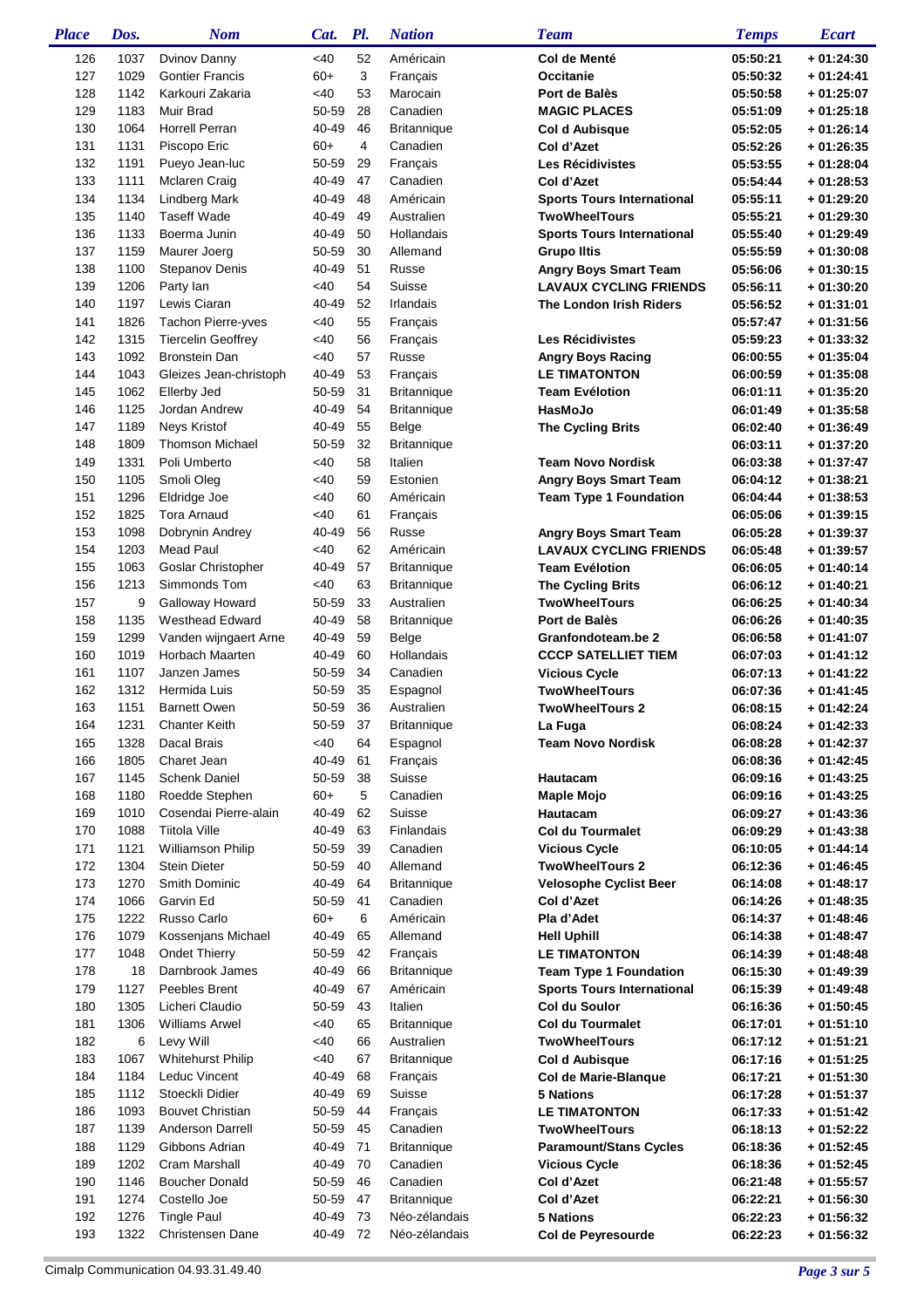| <b>Place</b> | Dos.         | <b>Nom</b>                           | Cat.           | Pl.            | <b>Nation</b>                    | <b>Team</b>                                               | <b>Temps</b>         | <b>Ecart</b>               |
|--------------|--------------|--------------------------------------|----------------|----------------|----------------------------------|-----------------------------------------------------------|----------------------|----------------------------|
| 194          | 1126         | <b>Burt Richard</b>                  | $60+$          | $\overline{7}$ | <b>Britannique</b>               | <b>Sports Tours International</b>                         | 06:23:16             | $+01:57:25$                |
| 195          | 1136         | Mason Glen                           | 40-49          | 74             | Néo-zélandais                    | <b>Col du Soulor</b>                                      | 06:23:57             | $+01:58:06$                |
| 196          | 1073         | Hardy Tim                            | 50-59          | 48             | Australien                       | On Factory Racing Team                                    | 06:24:09             | $+01:58:18$                |
| 197          | 1025         | Janssen Ger                          | 50-59          | 49             | Hollandais                       | <b>The Netherlanders</b>                                  | 06:24:22             | $+01:58:31$                |
| 198          | 1808         | <b>Butler David</b>                  | 50-59          | 50             | Canadien                         |                                                           | 06:24:26             | $+01:58:35$                |
| 199          | 1082         | Grace Michael                        | 50-59          | 51             | <b>Britannique</b>               | <b>Col du Tourmalet</b>                                   | 06:24:36             | $+01:58:45$                |
| 200          | 1830         | Schofield Richard                    | 50-59          | 52             | <b>Britannique</b>               |                                                           | 06:24:51             | $+01:59:00$                |
| 201          | 1823         | <b>Rushton Simon</b>                 | 40-49          | 75             | <b>Britannique</b>               |                                                           | 06:25:02             | $+01:59:11$                |
| 202          | 1219         | <b>Woodcock Stuart</b>               | <40            | 68             | <b>Britannique</b>               | <b>Velosophe Cyclist Beer</b>                             | 06:25:36             | $+01:59:45$                |
| 203          | 27           | Golding James                        | <40            | 69             | <b>Britannique</b>               | <b>Col du Tourmalet</b>                                   | 06:25:41             | $+01:59:50$                |
| 204          | 1099         | Dzurilla Tomas                       | <40            | 70             | Slovaque                         | <b>Zdar Bar Czech Team</b>                                | 06:25:52             | $+02:00:01$                |
| 205          | 1241         | <b>Brooking Paul</b>                 | <40            | 71             | <b>Britannique</b>               | <b>Velosophe Cyclist Beer</b>                             | 06:26:17             | $+02:00:26$                |
| 206          | 1078         | Pairaudeau Garry                     | 50-59          | 53             | <b>Britannique</b>               | <b>Hell Uphill</b>                                        | 06:27:51             | $+02:02:00$                |
| 207          | 1161         | <b>Bartholomew Richard</b>           | $60+$          | 8              | <b>Britannique</b>               | The London Irish Riders                                   | 06:27:51             | $+02:02:00$                |
| 208          | 2            | Mansur Fabio                         | 40-49          | 76             | <b>Brésilien</b>                 | Col de Menté                                              | 06:29:25             | $+02:03:34$                |
| 209          | 1081         | Inayat Shezad                        | 40-49          | 77             | Norvégien                        | <b>MLCC</b>                                               | 06:29:48             | $+02:03:57$                |
| 210          | 1141         | Reed lan                             | 50-59          | 54             | Australien                       | <b>TwoWheelTours</b>                                      | 06:29:53             | $+02:04:02$                |
| 211          | 1001         | Short lan                            | 40-49          | 78             | <b>Britannique</b>               | <b>The Cycling Brits</b>                                  | 06:29:58             | $+02:04:07$                |
| 212          | 1225         | Devolder Tim                         | 40-49          | 79             | Belge                            | Granfondoteam.be 2                                        | 06:30:20             | $+02:04:29$                |
| 213          | 1120         | Morton lain                          | 40-49          | 80             | <b>Britannique</b>               | HasMoJo                                                   | 06:30:34             | $+02:04:43$                |
| 214          | 1177         | <b>Thomas Andrew</b>                 | 40-49          | 81             | Australien                       | VIPP <sub>2</sub>                                         | 06:31:18             | $+02:05:27$                |
| 215          | 1045         | Karvinen Petri                       | <40            | 72             | Finlandais                       | OK Rule #5                                                | 06:32:39             | $+02:06:48$                |
| 216          | 1016         | <b>Whitehead Colin</b>               | 50-59          | 55             | Britannique                      | <b>Hell Uphill</b>                                        | 06:33:01             | $+02:07:10$                |
| 217          | 1192         | Hofman David                         | <40            | 73             | Français                         | <b>Zdar Bar Czech Team</b>                                | 06:33:48             | $+02:07:57$                |
| 218          | 1051         | Hollmén Petri                        | <40            | 74             | Finlandais                       | OK Rule #5                                                | 06:33:59             | $+02:08:08$                |
| 219          | 1013         | <b>Bourasset Lionel</b>              | 40-49          | 82             | Français                         | <b>Les Récidivistes</b>                                   | 06:34:10             | $+02:08:19$                |
| 220          | 1199         | <b>Marshall Trevor</b>               | $60+$          | 9              | <b>Britannique</b>               | <b>Col du Tourmalet</b>                                   | 06:34:30             | $+02:08:39$                |
| 221          | 1033         | De petter Geert                      | 50-59          | 56             | Belge                            | Col de Marie-Blanque                                      | 06:36:49             | $+02:10:58$                |
| 222          | 1820         | <b>Tripa Daniel</b>                  | <40            | 75             | Portugais                        |                                                           | 06:37:09             | $+02:11:18$                |
| 223          | 1050         | Peltola Juha                         | 40-49          | 83<br>84       | Finlandais                       | OK Rule #5                                                | 06:37:13             | $+02:11:22$                |
| 224          | 1047         | Arias villa Miguel                   | 40-49          |                | Allemand                         | Col de Bagargui                                           | 06:38:28             | $+02:12:37$                |
| 225<br>226   | 1169<br>1200 | Pardolesi Luca<br><b>Clark Terry</b> | 40-49<br>50-59 | 85<br>57       | Italien                          | <b>5 Nations</b>                                          | 06:38:34             | $+02:12:43$                |
| 227          | 8            | <b>Rollins Adrian</b>                | 50-59          | 58             | <b>Britannique</b><br>Australien | <b>Sports Tours International</b><br><b>TwoWheelTours</b> | 06:38:45<br>06:41:19 | $+02:12:54$<br>$+02:15:28$ |
| 228          | 14           | <b>Wilson Doug</b>                   | 50-59          | 59             | Canadien                         |                                                           |                      | $+02:15:37$                |
| 229          | 1027         | Downey Andrew                        | <40            | 76             | <b>Britannique</b>               | <b>Col d Aubisque</b><br>The London Irish Riders          | 06:41:28<br>06:41:55 | $+02:16:04$                |
| 230          | 1220         | Parten Simon                         | <40            | 77             | <b>Britannique</b>               | <b>Velosophe Cyclist Beer</b>                             | 06:41:59             | $+02:16:08$                |
| 231          | 1196         | <b>Baron Werner</b>                  | 50-59          | 60             | Américain                        | Col d Aubisque                                            | 06:42:35             | $+02:16:44$                |
| 232          | 1261         | Vasiuk Kirill                        | <40            | 78             | Russe                            | iqoption team                                             | 06:43:50             | $+02:17:59$                |
| 233          | 1278         | Worthington Ryan                     | <40            | 79             | <b>Britannique</b>               | Col de Peyresourde                                        | 06:44:04             | $+02:18:13$                |
| 234          | 1042         | <b>Blackett Simon</b>                | 40-49          | 86             | Australien                       | <b>TwoWheelTours 2</b>                                    | 06:44:16             | $+02:18:25$                |
| 235          | 1816         | Wailoo Allan                         | 40-49          | 87             | <b>Britannique</b>               |                                                           | 06:44:35             | $+02:18:44$                |
| 236          | 1257         | <b>Volkov Alexey</b>                 | <40            | 80             | Russe                            | Angry Boys Wisdom Team                                    | 06:44:45             | $+02:18:54$                |
| 237          | 1265         | Wu Chunchi                           | $<$ 40         | 81             | Taiwanais                        | Hautacam                                                  | 06:45:32             | $+02:19:41$                |
| 238          | 1336         | <b>Erturk Mehmet</b>                 | $<$ 40         | 82             | Turc                             | Col de Peyresourde                                        | 06:46:30             | $+02:20:39$                |
| 239          | 1041         | Gosling lan                          | 40-49          | 88             | <b>Britannique</b>               | <b>Team Evélotion</b>                                     | 06:46:50             | $+02:20:59$                |
| 240          | 1110         | Detering Nathan                      | 40-49          | 89             | Américain                        | Pla d'Adet                                                | 06:47:05             | $+02:21:14$                |
| 241          | 24           | <b>Taylor Bryan</b>                  | 50-59          | 61             | Australien                       | VIPP <sub>1</sub>                                         | 06:47:30             | $+02:21:39$                |
| 242          | 1815         | Gordon Andrew                        | $60+$          | 10             | Australien                       |                                                           | 06:49:01             | $+02:23:10$                |
| 243          | 7            | Solomon David                        | $60+$          | 11             | Australien                       | <b>TwoWheelTours</b>                                      | 06:49:58             | $+02:24:07$                |
| 244          | 1207         | Zaretskii Dmitrii                    | <40            | 83             | Russe                            | igoption team                                             | 06:53:27             | $+02:27:36$                |
| 245          | 1152         | <b>Hastings Andrew</b>               | $<$ 40         | 85             | <b>Britannique</b>               | HasMoJo                                                   | 06:53:30             | $+02:27:39$                |
| 246          | 1153         | <b>Hastings Thomas</b>               | $<$ 40         | 84             | <b>Britannique</b>               | HasMoJo                                                   | 06:53:30             | $+02:27:39$                |
| 247          | 1163         | Pontie Frederic                      | 40-49          | 90             | Français                         | <b>LE TIMATONTON</b>                                      | 06:53:34             | $+02:27:43$                |
| 248          | 1228         | di Paola Sebastian                   | 40-49          | 91             | <b>Britannique</b>               | <b>Velosophe Cyclist Beer</b>                             | 06:54:00             | $+02:28:09$                |
| 249          | 1258         | Faasse John                          | 50-59          | 62             | Hollandais                       | <b>The Netherlanders</b>                                  | 06:54:36             | $+02:28:45$                |
| 250          | 1272         | Stevens Rein                         | <40            | 86             | Hollandais                       | <b>The Netherlanders</b>                                  | 06:54:59             | $+02:29:08$                |
| 251          | 12           | <b>Clarke Richard</b>                | 40-49          | 92             | Sud Africain                     | <b>TwoWheelTours 2</b>                                    | 06:55:48             | $+02:29:57$                |
| 252          | 1058         | <b>Binder Steffen</b>                | 40-49          | 93             | Allemand                         | <b>Grupo Iltis</b>                                        | 06:55:56             | $+02:30:05$                |
| 253          | 1182         | Roue Simon                           | <40            | 87             | Britannique                      | <b>TwoWheelTours 2</b>                                    | 06:56:16             | $+02:30:25$                |
| 254          | 1147         | Selmes Raymond                       | 50-59          | 63             | Australien                       | <b>TwoWheelTours</b>                                      | 06:56:27             | $+02:30:36$                |
| 255          | 1009         | <b>Rytz Markus</b>                   | 40-49          | 94             | Suisse                           | Hautacam                                                  | 06:57:11             | $+02:31:20$                |
| 256          | 1116         | Froidevaux Paul                      | $60+$          | 12             | Suisse                           | <b>5 Nations</b>                                          | 06:57:39             | $+02:31:48$                |
| 257          | 1108         | Yamaoka Scott                        | 50-59          | 64             | Canadien                         | <b>MAGIC PLACES</b>                                       | 06:58:08             | $+02:32:17$                |
| 258          | 1232         | Babinski Marc                        | 50-59          | 65             | Canadien                         | Pla d'Adet                                                | 06:59:23             | $+02:33:32$                |
| 259          | 11           | Clarke Bryan                         | 40-49          | 95             | Sud Africain                     | <b>TwoWheelTours 2</b>                                    | 07:01:04             | $+02:35:13$                |
| 260          | 1285         | <b>Ilott Steven</b>                  | <40            | 88             | Britannique                      | The London Irish Riders                                   | 07:01:42             | $+02:35:51$                |
| 261          | 1049         | <b>Audin Thierry</b>                 | 40-49          | 96             | Français                         | <b>LE TIMATONTON</b>                                      | 07:02:29             | $+02:36:38$                |